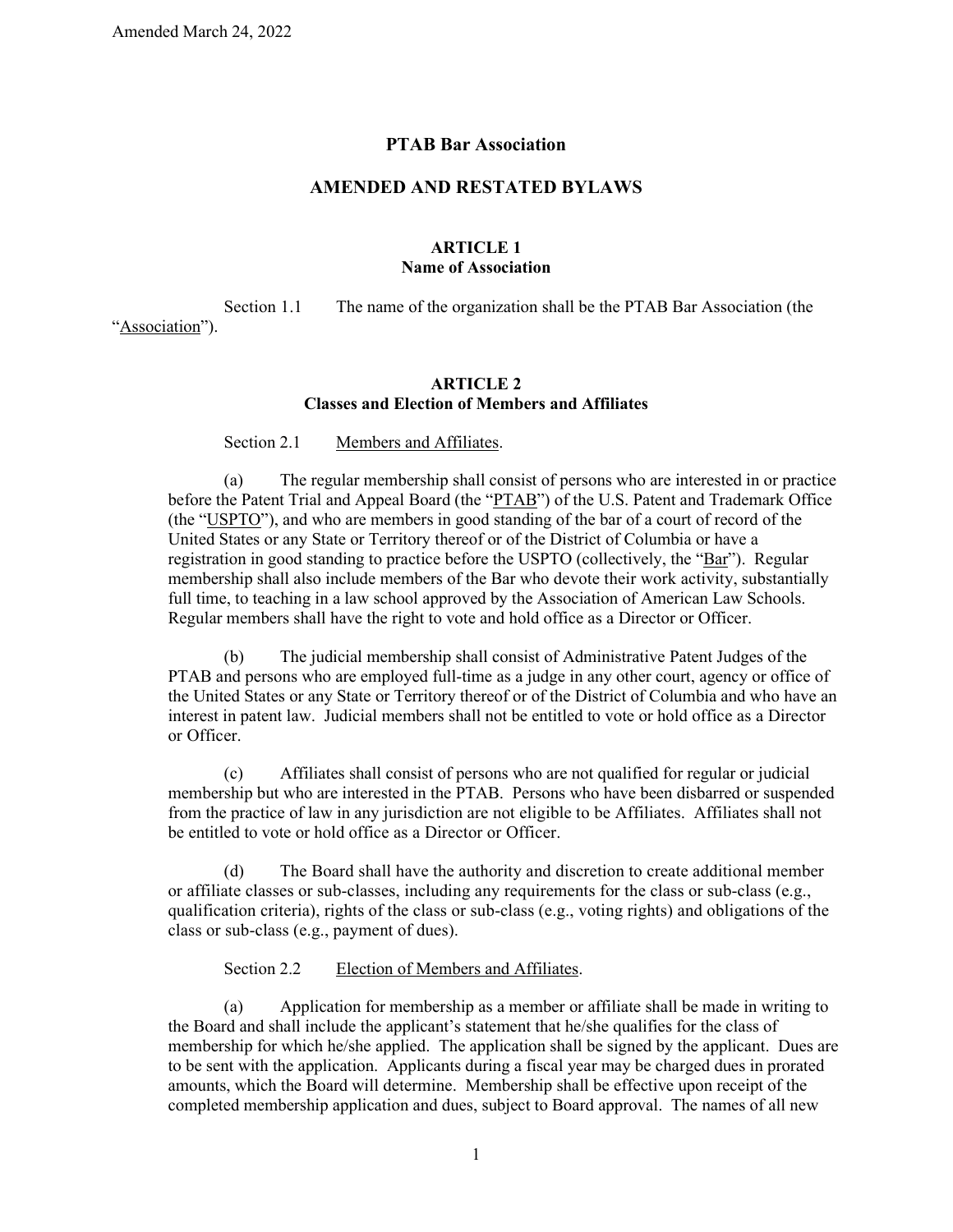members shall be published to all members at each business meeting of the Association or at such other times as the Board shall set.

(b) Application for reinstatement to membership by a former member or affiliate shall be made in writing and shall be subject to all the requirements for new applications stated above. However, prior to reinstatement, the applicant shall be required to pay any arrears in dues existing at the date of the applicant's prior separation from membership, unless waived by the Board.

#### **ARTICLE 3 Dues**

Section 3.1 Amount of Dues. The dues payable for each year by any class or subclass of members or affiliates shall be fixed from time to time by the Board at such amount as it deems desirable for the best interests of the Association. In the event of any change in the dues payable by any class or sub-class, the individuals in that class or sub-class shall be notified thereof at least forty-five days prior to the effective date of the change.

Section 3.2 Payment of Dues. The dues payable for each year shall be payable in advance on the first day of March. Any member or affiliate sixty days in default in the payment of dues shall be notified in writing of such default, and if still in default sixty days after such notice, may be dropped from membership by the Board and shall thereupon cease to be a member or affiliate.

Section 3.3 Suspension (Nonpayment or By Request). In lieu of dropping any member or affiliate for non-payment of dues, the Board may, upon request of the member or affiliate in arrears in the payment of dues, suspend the member or affiliate until the end of the current fiscal year. Any member or affiliate in good standing may request in writing to the Board a temporary suspension of membership for one year or more for good cause shown, such as a work sabbatical for professional or personal reasons or service in the Armed Forces. The suspended member or affiliate shall be denied all privileges of the Association until a written request to reinstate the member or affiliate is approved by the Board. Any member or affiliate under suspension shall be excused from payment of dues during the remainder of the current fiscal year. Any waiver of dues which may have accrued must be by an express action of the Board and shall not be implied by dropping or suspending the member or affiliate.

#### **ARTICLE 4 Disciplining Members**

<span id="page-1-0"></span>Section 4.1 Committee on Ethics and Grievances. All charges against members or affiliates shall be presented to the Board which shall convene a Committee on Ethics and Grievances to make such investigation into the charge as it deems appropriate. The Committee on Ethics and Grievances shall consist of the President, President-Elect, Vice President and two additional Directors. Should the President, President-Elect, or Vice President be the subject of an investigation under this [Section 4.1,](#page-1-0) that individual would not sit on the Committee on Ethics and Grievances and an additional Director would sit in their place. Any member or affiliate of the Association who, after such investigation, is found by a majority vote of the Committee on Ethics and Grievances to have conducted his or her professional work in an unethical manner, or participated in an unprofessional or unethical manner in the activities of the Association, may be reprimanded, suspended or dropped as a member or affiliate upon an affirmative three-fourths vote of the Board. Except as required by ethical obligations,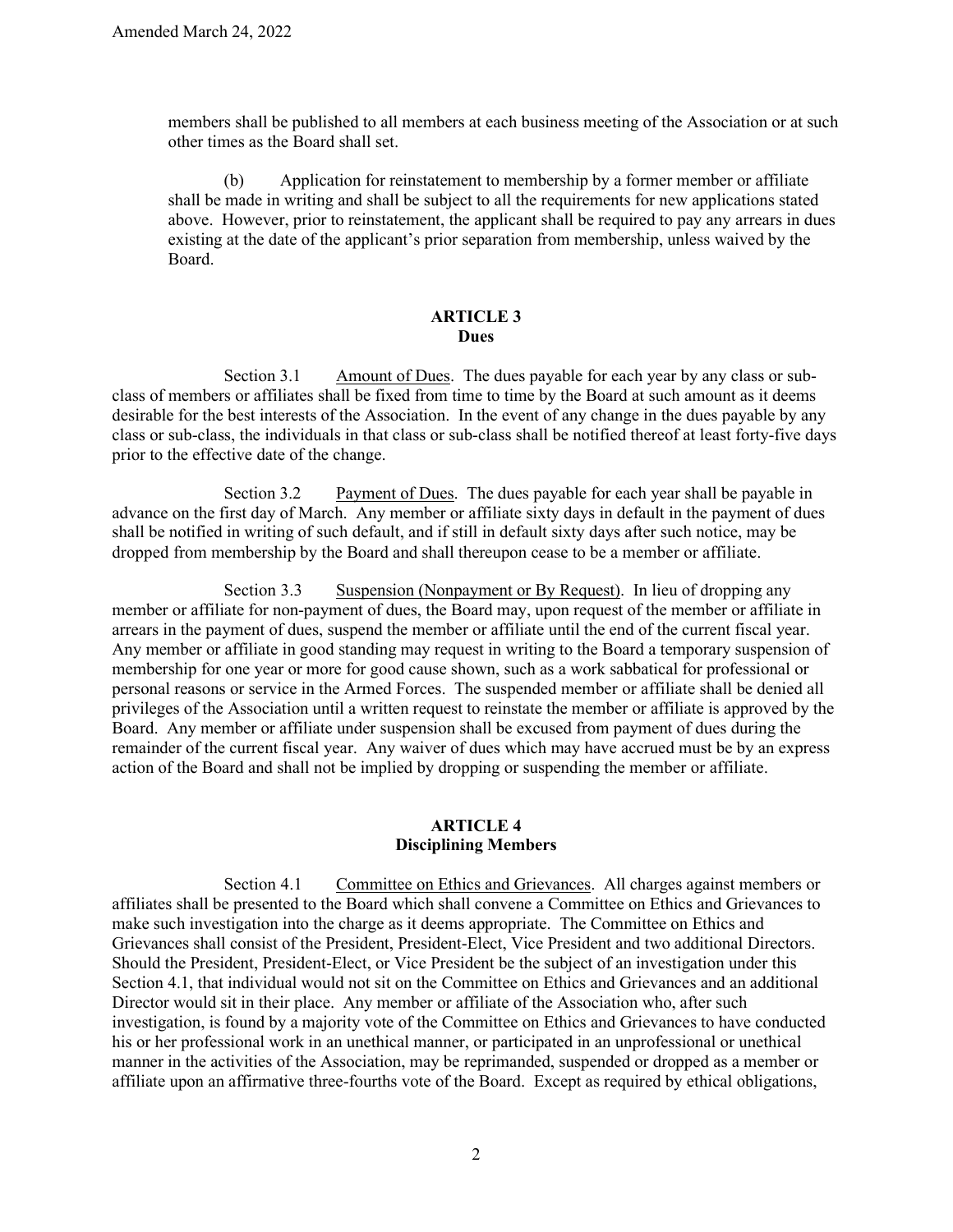the Board shall keep all such charges and proceedings strictly confidential, and any publication thereof shall rest solely in the discretion of the Board.

# **ARTICLE 5 Board of Directors**

Section 5.1 General Powers.The business and affairs of the Association shall be conducted under the direction of, and the control and disposal of the Association's properties and funds shall be vested in, the Board. The Board shall have authority to act for the Association on all matters except those expressly required by law, these Bylaws or the Articles of Incorporation to be submitted to the Association. The Board shall have the power to determine the duties and compensation of any employees or agents of the Association. Upon recommendation of the President, the Board shall have the power to employ and discharge any employees or agents of the Association.

Section 5.2 Number and Qualification of Directors.The Board shall consist of seventeen individuals (the "Directors"), which includes five Officers and twelve non-Officers, subject to transitional numbers and categories of Directors implemented here and in Sections 10.5 and 10.6. All Directors shall be regular members of the Association, and shall be a voting member of the Board of Directors. No more than two Directors shall be from the same law firm or organization at the time of their election. Subject to [Section 10.6,](#page-9-0) no more than one candidate for non-Officer Director in a given year shall be from the same law firm or organization. The Officers of the Association shall be selected in accordance with [Section 7.1](#page-5-0) and 10.5, or [Section 10.6.](#page-9-0)

Section 5.3 Honorary Directors.In addition to the Directors, the following persons shall be appointed as "Honorary Directors" of the Association: (i) the Under Secretary of Commerce for Intellectual Property; (ii) the Chief Judge of the PTAB; (iii) the Immediate Past President; and (iv) any other individuals that the Board may designate. Honorary Directors shall be permitted to attend and participate in meetings of the Board and be entitled to receive notice of meetings of the Board to the same extent as Directors; provided, however, that Honorary Directors shall not be entitled to vote on matters before the Board, be considered a Director or have any other rights or privileges accorded Directors except as set forth in the Articles of Incorporation or these Bylaws; provided, further, that no Honorary Director shall be appointed without his or her consent.

Section 5.4 Meetings.The Board shall meet at places and times, and in the manner, as ordered by it. Regular meetings of the Board shall be held in conjunction with each meeting of the Association and at such other times during the year as the Board may determine. Including the meetings specified in these Bylaws, the Board shall hold at least three regular meetings a year. Other meetings of the Board may be held upon the call of the President or of any three Directors.

Section 5.5 Notice of Meetings.Except as provided elsewhere in these Bylaws or in applicable law, no notice of the annual meeting or any regular meeting of the Board shall be required. Notice of each special meeting shall be mailed to each Director's residence or usual place of business at least three days before the date of the meeting or given by facsimile, telephone or electronic mail at least one day before the meeting. Neither the business to be transacted at, nor the purpose of, any meeting of the Board need be specified in the notice or any waiver of notice of the meeting, except that notice of a meeting at which removal of a Director is to be proposed shall state that the purpose, or one of the purposes, of the meeting is removal of the Director.

Section 5.6 Waiver of Notice.A Director may waive any required notice before or after the date and time stated in the notice, and such a waiver shall be equivalent to the giving of the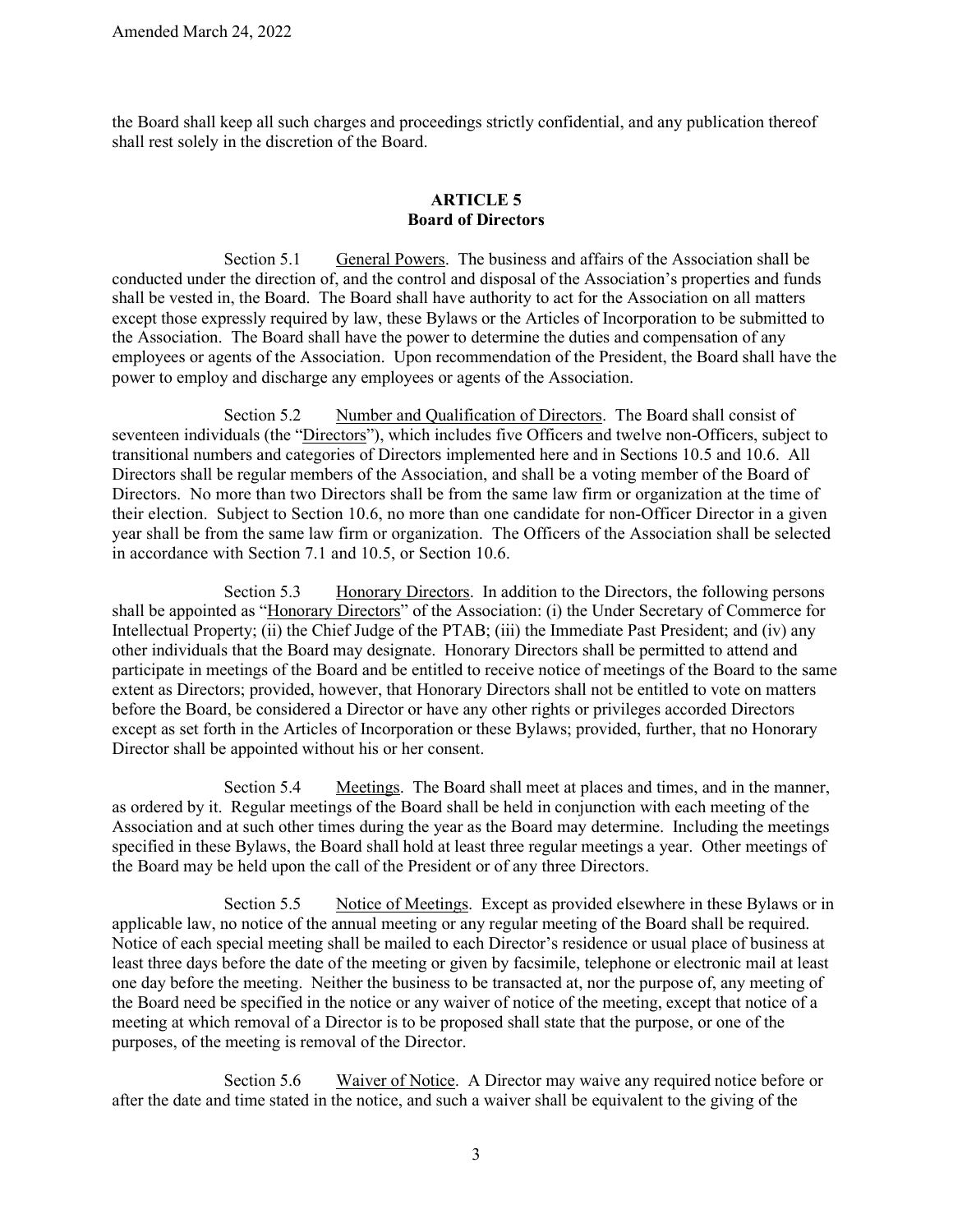notice. A Director's attendance at or participation in a meeting waives any required notice of the meeting to that Director unless the Director, at the beginning of the meeting or promptly upon arrival, objects to holding the meeting or transacting business there and does not thereafter vote for or assent to action taken at the meeting. The waiver of a Director who does not attend or participate in the meeting must be in writing, signed by the Director and filed with the minutes or corporate records.

Section 5.7 Quorum.At least nine Directors shall be necessary to constitute a quorum for the transaction of business, and the act of a majority of the Directors present at any meeting at which a quorum is present shall be the act of the Board. If a quorum shall not be present at any meeting of the Board, the Directors present may adjourn the meeting from time to time without notice until a quorum shall be present. The existence of a quorum at the beginning of a Board meeting shall be considered to constitute a quorum throughout that meeting unless the number of Directors drops below seven.

Section 5.8 Participation in Meetings.The Board may conduct a meeting through the use of any means of communication by which all Directors may simultaneously hear each other during the meeting. Upon three days advance notice to the Secretary, Directors may be represented at a meeting by an alternate member in good standing of the Director's choice for purposes of expressing the Director's point of view on any issues. The Director shall not delegate any of his or her authority to the alternate, such alternate shall not count toward a quorum and such alternate may not vote on any issue being considered by the Board.

Section 5.9 Actions without Meeting.Any action that may be taken at a meeting of the Board may be taken by the Board without a meeting if a consent in writing, setting forth the actions so to be taken, shall be signed by all of the Directors before or after the action is to become effective. The Directors' consent shall have the same force and effect as a unanimous vote.

Section 5.10 Proceedings Confidential.The deliberations of the Board on all matters coming before it shall be treated as confidential by the Directors and any other attendees and only the conclusions, decisions, and actions taken by the Board, as a result of its deliberations, may be disclosed or published; provided, however, that the Board, Executive Committee or President shall have the right, in the exercise of sound discretion, to disclose or publish to the membership the deliberations of the Board on any such matters.

### **ARTICLE 6 Committees of the Board**

# Section 6.1 Designation of Board Committees.

- (a) The following shall be committees of the Board ("Board Committees"):
	- (i) Executive Committee
	- (ii) Audit Committee
	- (iii) Finance, Budget and Development Committee

(b) Each Board Committee shall consist of three or more Directors, except for the Executive Committee, which shall have at least five Directors.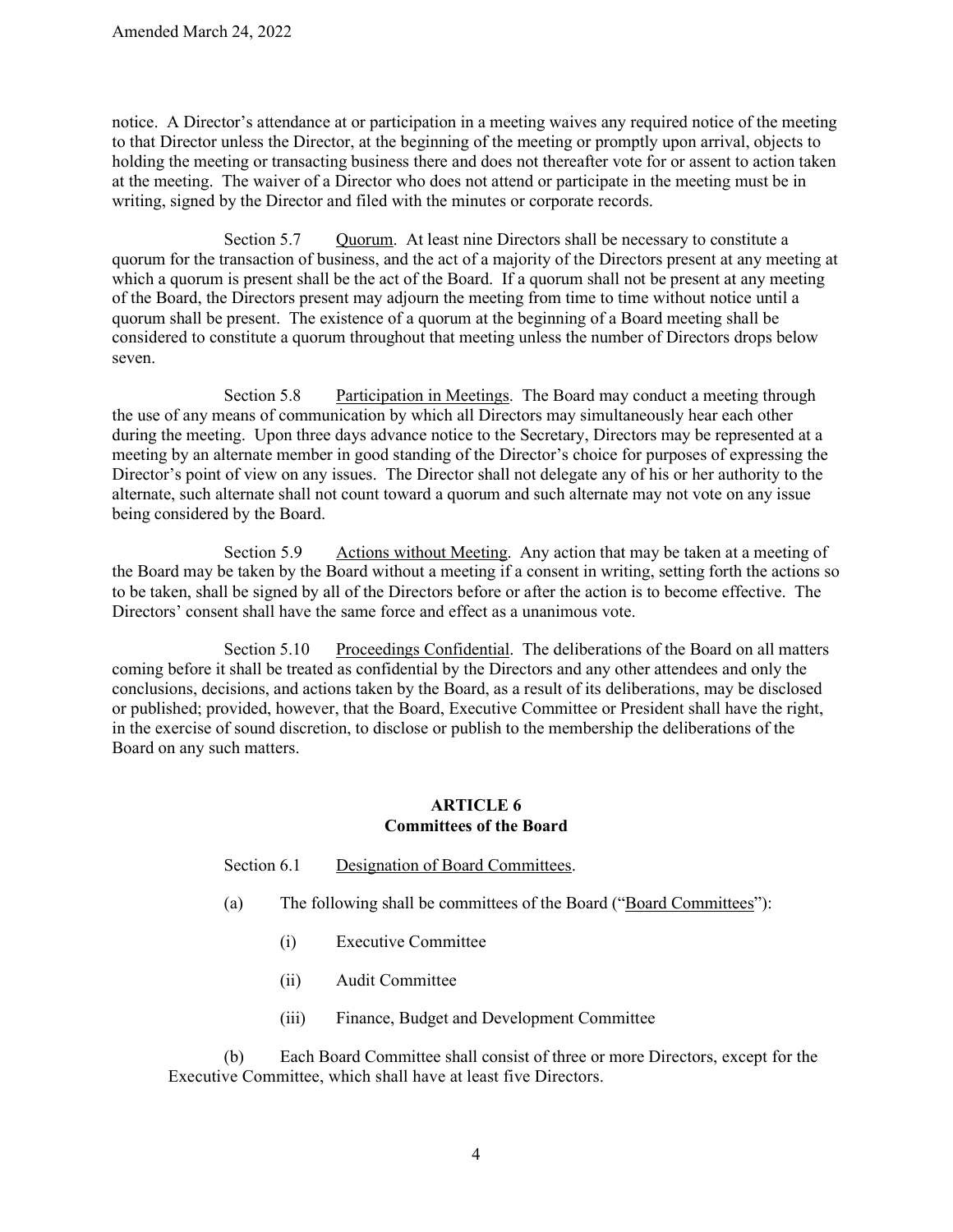(c) Subject to [Section 10.6,](#page-9-0) members of the Board Committees shall be appointed for a one-year term commencing on the close of the annual meeting and shall be appointed by the President whose term commences on that date.

(d) The Board may also establish additional Board Committees at its discretion. Each such Board Committee may exercise the authority granted to it by the Board's enabling resolution and shall be constituted in accordance with the same.

<span id="page-4-0"></span>Section 6.2 Executive Committee. The Executive Committee shall consist of the President, who shall serve as the chair of the Executive Committee, the President-Elect, the Vice President, the Secretary and the Treasurer.

(a) During the intervals between meetings of the Board, the Executive Committee shall, subject to this [Section 6.2,](#page-4-0) possess and may exercise all the powers and functions of the Board in the management and direction of the affairs of the Association in all cases in which specific direction shall not have been given by the Board.

(b) All material actions of the Executive Committee shall be reported to the Board at its next meeting succeeding such action. A record of the Executive Committee's decisions shall be kept.

(c) The Executive Committee shall evaluate the appropriateness of compensation for any employees or agents of the Association and assure that compensation decisions are tied to performance in meeting predetermined goals and objectives.

Section 6.3 Audit Committee.The Audit Committee shall consist of at least three Directors, who are appointed by the President. The members of the Audit Committee shall be free from any relationship that would interfere with the exercise of their independent judgment on behalf of the Audit Committee and shall not be members of the current Executive Committee, an employee or agent of the Association or a person authorized to sign the Association's checks or otherwise direct expenditures of corporate funds. The President shall appoint one member of the Audit Committee to serve as the chair. The Audit Committee shall retain an independent auditor on an annual basis to audit the financial records of the Association and shall act as a liaison with the outside accounting firm that reviews and audits the Association's financial books and records and compliance with federal and state audit requirements. The Audit Committee shall select any other services needed for the financial management, reviewing reports and determining adequate procedures and controls and reviewing financial performance.

Section 6.4 Finance, Budget and Development Committee.The Finance, Budget and Development Committee shall be the Board Committee principally charged to develop the proposed budget each year and will provide financial oversight for the Board throughout the year. In addition, the Finance, Budget and Development Committee shall review existing income to the Association and investigate additional revenue streams to support the Association's goals and objectives. The Finance, Budget and Development Committee shall consist of the Treasurer, who shall serve as the chair, the President-Elect and the other Directors who are not members of the Executive or Audit Committees.

## Section 6.5 Limitation on Board Committee Powers.

(a) No Board Committee shall have the authority of the Board to amend, alter or repeal these Bylaws; to elect, appoint or remove any member of any such Board Committee or any Officer or Director of the Association; to amend the Articles of Incorporation of the Association; to restate the Association's Articles of Incorporation; to adopt a plan of merger or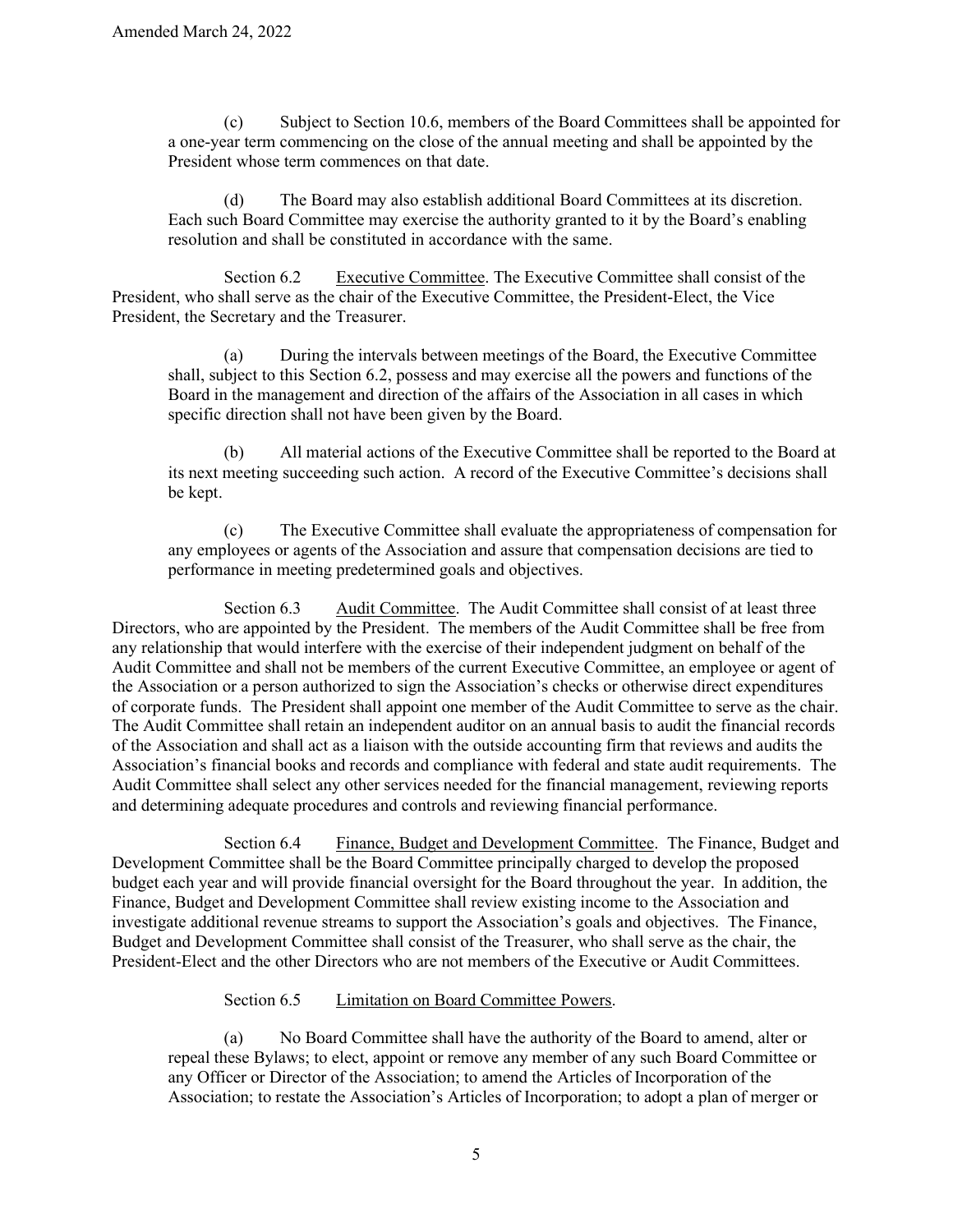adopt a plan of consolidation with another entity; to authorize the sale, lease, exchange or mortgage of all or substantially all of the property and assets of the Association; to authorize the voluntary dissolution of the Association or to revoke proceedings therefore; to adopt a plan for the distribution of the assets of the Association; to amend, alter or repeal any resolution of the Board; to fill Board vacancies; or to take any other actions as otherwise may be prohibited by law.

(b) No Board Committee shall have the authority of the Board without its delegation to authorize the filing of amicus briefs on behalf of the Association or to approve an audit of the Association's financial records.

(c) Any Board Committee taking an action delegated to it by the Board shall report that action promptly to the Board.

Section 6.6 Board Committee Meetings.Meetings of Board Committees may be called by the respective chairs thereof or by any two members of the Board Committee. At all meetings of any Board Committee, a majority of the members of the Board Committee shall constitute a quorum for the transaction of business, and the act of a majority of the members of the Board Committee present at any meetings thereof at which there is a quorum shall be the act of the Board Committee.

# **ARTICLE 7 Officers and Executive Director**

<span id="page-5-0"></span>Section 7.1 Designation.The officers of the Association shall be a President, a President-Elect, a Vice President, a Secretary and a Treasurer (each an "Officer" and together, the "Officers"), all of whom shall be Directors of the Association. Subject to [Section 10.6,](#page-9-0) these Officers shall serve for a term of one year, commencing at the close of the annual meeting of the Association at which their election is reported, but shall hold their respective offices until their successors shall have been elected and installed. No two Officers may be from the same law firm or organization at the time of their election. In case of a vacancy in any one of these offices, the Board may, at its discretion but subject to the one Officer per law firm or organization limit, fill such vacancy for the balance of the unexpired term from amongst one of the sitting Directors.

Section 7.2 The President.The President shall be the chief executive officer of the Association and shall be primarily responsible for implementing the policies and procedures established by the Board. The President shall preside at meetings of the Association, the Board and the Executive Committee, supervise and direct any employees or agents of the Association and other Officers, perform such other duties as may be prescribed from time to time by the Board and have all other powers and duties that pertain to the position of chief executive officer. In the President's absence from any meeting, one of the Officers, in the order in which they are designated in [Section 7.1,](#page-5-0) shall preside. Subject to [Section 10.6,](#page-9-0) the President shall automatically become the Immediate Past President at the close of the next succeeding annual meeting after the date of installation as President.

Section 7.3 The President-Elect. The President-Elect shall assist the President in carrying out the programs of the Association and, subject to Section 10.6, shall become the President at the close of the next succeeding annual meeting after the date of installation as President-Elect.

Section 7.4 The Vice President.The Vice President shall assist the President in carrying out the programs of the Association and shall become the President-Elect at the close of the next succeeding annual meeting after the date of installation as Vice President.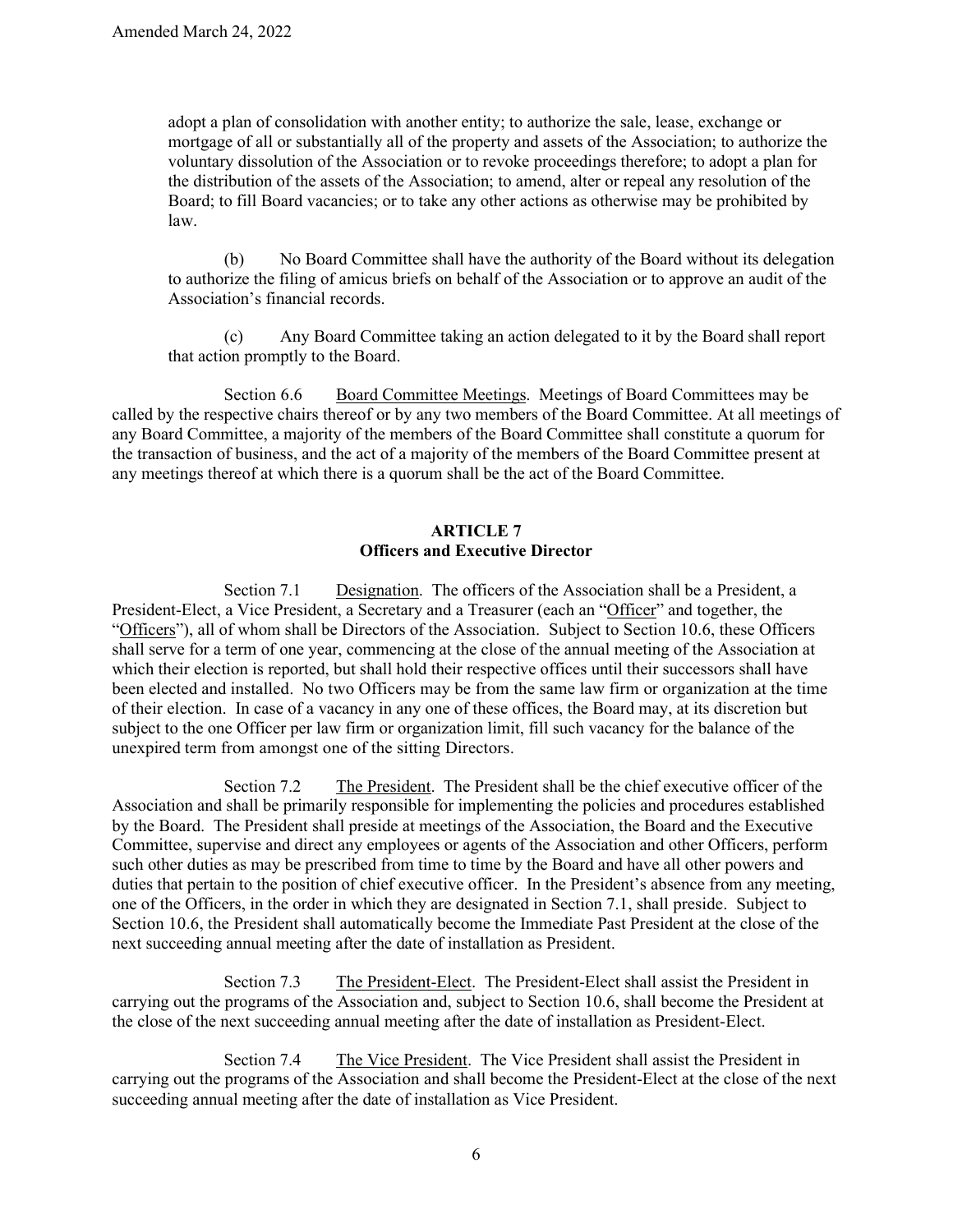Section 7.5 The Secretary.The Secretary or the Secretary's designee shall keep a record of the proceedings of all meetings of the Board and of the Association, of all referendum votes and of such other matters as may be deemed worthy of record. The Secretary shall provide for the notification of the members and Directors of the Association of their respective meetings in accordance with these Bylaws, shall be custodian of the corporate records and seal, shall furnish certifications of Board actions, Bylaws and organizational documents and shall perform such other duties as may be assigned by the Board or the President.

Section 7.6 The Treasurer.The Treasurer shall collect and, under the direction of the Board, arrange for the care and distribution of all funds of the Association and the keeping of full and regular accounts, which shall at all times be open to the inspection of any Officer or Director. The Treasurer or the Treasurer's designee shall, with the annual report, submit for approval of the Board a proposed budget from the Finance, Budget and Development Committee for the ensuing fiscal year, and the Treasurer from time to time shall report to the Board the state of expenditures with reference to the budget. The Treasurer shall present to the Association at its annual meeting a financial report for the past fiscal year. The fiscal year shall be from February 1 to January 31.

Section 7.7 The Immediate Past President.The Immediate Past President shall serve in an advisory capacity to the President for one year and shall perform such other functions as may be designated for him or her by the Board. The Immediate Past President automatically will be an Honorary Director for one year until the automatic succession of the current President to this position, subject to transitional provisions in Section 10.6 of Group A Directors who retain their status as a regular Director until the expiration of their term as Director.

Section 7.8 Employees and Agents.The Board in its discretion may hire an Executive Director or other employees or agents it deems necessary or appropriate to further the Association's business. The Board shall set the duties, compensation and other terms of employment or agency for any such individual.

Section 7.9 Removal of Officers, Employees and Agents.In accordance with these Bylaws, any employee or agent may be removed with or without cause whenever the Board in its sole discretion by a majority vote consistent with Section 5.7 shall consider that the removal will serve the best interests of the Association. Any agent appointed otherwise than by the Board may be removed with or without cause at any time by any Officer having authority to appoint the agent whenever that Officer in the exercise of his or her sole discretion shall consider that the agent's removal will serve the best interests of the Association. In accordance with these Bylaws, any Officer or Director may be removed with cause whenever the Board in its sole discretion by a majority vote shall consider that the removal will serve the best interests of the Association. Election or appointment of an Officer, Director or agent shall not of itself create contract rights.

<span id="page-6-0"></span>Section 7.10 Absence, Resignation and Delegation of Duties.The President shall preside over all meetings of the Association and of the Board of Directors, except that in his or her absence the President-Elect shall preside, and in the absence of both the President and the President-Elect the Vice President shall preside. Upon resignation of the President or his or her inability to act, the duties of the President shall be performed by the President-Elect. If the President-Elect resigns or becomes unable to act while the office of President is still vacant or the holder thereof is still unable to act, the President's duties shall be performed by the Vice-President. As set forth in this [Section 7.10,](#page-6-0) the President-Elect or Vice President shall act as President until the vacancy in the office of President or President-Elect, respectively, is filled or the inability of the holder thereof to act ceases.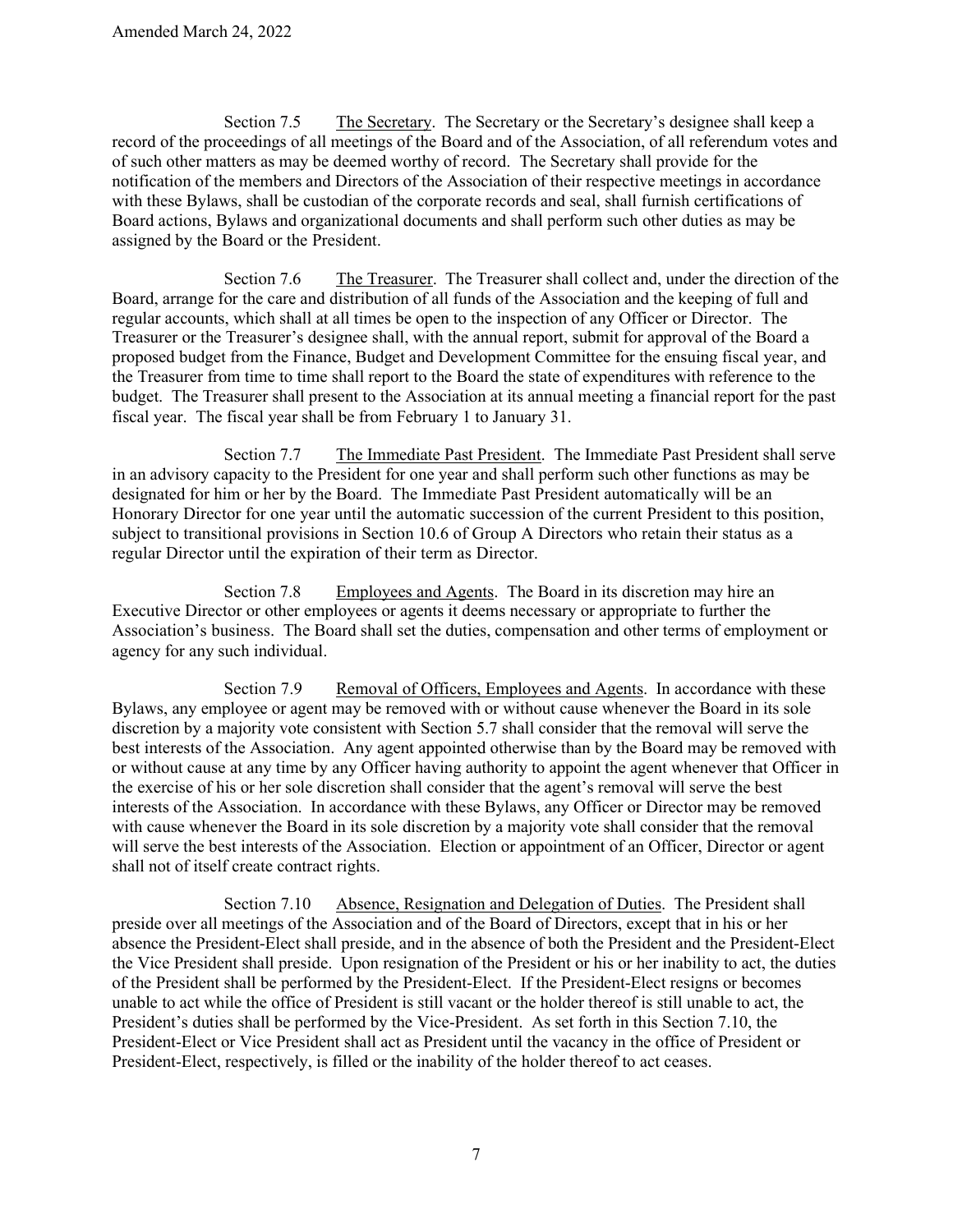## **ARTICLE 8 Member Committees**

Section 8.1 Designation of Standing Committees. The standing committees of the Association shall be designated by the Board and leadership (chairs and vice chairs) of the standing committees shall be appointed no later than the annual meeting of the Association by the current President-Elect. The chairs of the standing committees shall serve (i) a one-year term beginning at the close of the succeeding annual meeting or (ii) until their successors shall have been appointed. A chair of a standing committee may be re-appointed for consecutive terms. Members and affiliates in good standing of the Association may be members of standing committees of the Association, in accordance with guidelines the Board may from time to time establish. Any Director may be a non-voting member of any standing committee, and after the annual meeting the newly-installed President shall designate at least one Director as a Board Liaison to each standing committee.

Section 8.2 Change in Standing Committees. The standing committees of the Association may be changed by the Board, upon recommendation of the President, to add, delete or modify the standing committees and the duties thereof at any time a new standing committee is deemed necessary to render specific services beneficial to the Association or at any time the constitution or duty of a standing committee no longer serves the Association.

Section 8.3 Special Standing Committees. Special standing committees of the Association and their chairs may be appointed by the President at any time to render specific services in connection with a particular matter. The term of service on a special committee may exceed one year and may be for the duration of the matter referred to it or for such lesser term as shall be specified by the Board and the appointment of each special committee, its assignment and term shall be announced at the business meeting of the Association held next after its creation.

Section 8.4 Authority of Standing Committees. All standing committees shall report from time to time to the Board, or to the Association whenever requested to do so by the Board or by the Association. The Board shall have the duty of taking such steps as may be appropriate to make effective the final action of the Association on the subject matter of the standing committee reports. No standing committee shall take any action on behalf of the Association or publicly release any recommendation without first obtaining favorable Board action thereon. Final action, for and on behalf of the Association, may be taken by the Board on any standing committee report.

Section 8.5 Contents of Standing Committee Reports. A report by a standing committee to the Board shall begin with a succinct statement of the Board action, if any, recommended by the standing committee. It shall include a statement of the manner in which the matter reported on was considered by the standing committee, the final vote of the standing committee, a brief exposition of the arguments advanced in support of and in opposition to the report and a specific reference to any past action known to have been taken by the standing committee itself, by any other standing committee, by the Board or by the Association relating to the same matter.

Section 8.6 Supervisory Committee. The Board shall discharge the function of a supervisory committee on standing committees for the Association and shall determine finally all questions of standing committee jurisdiction that may arise.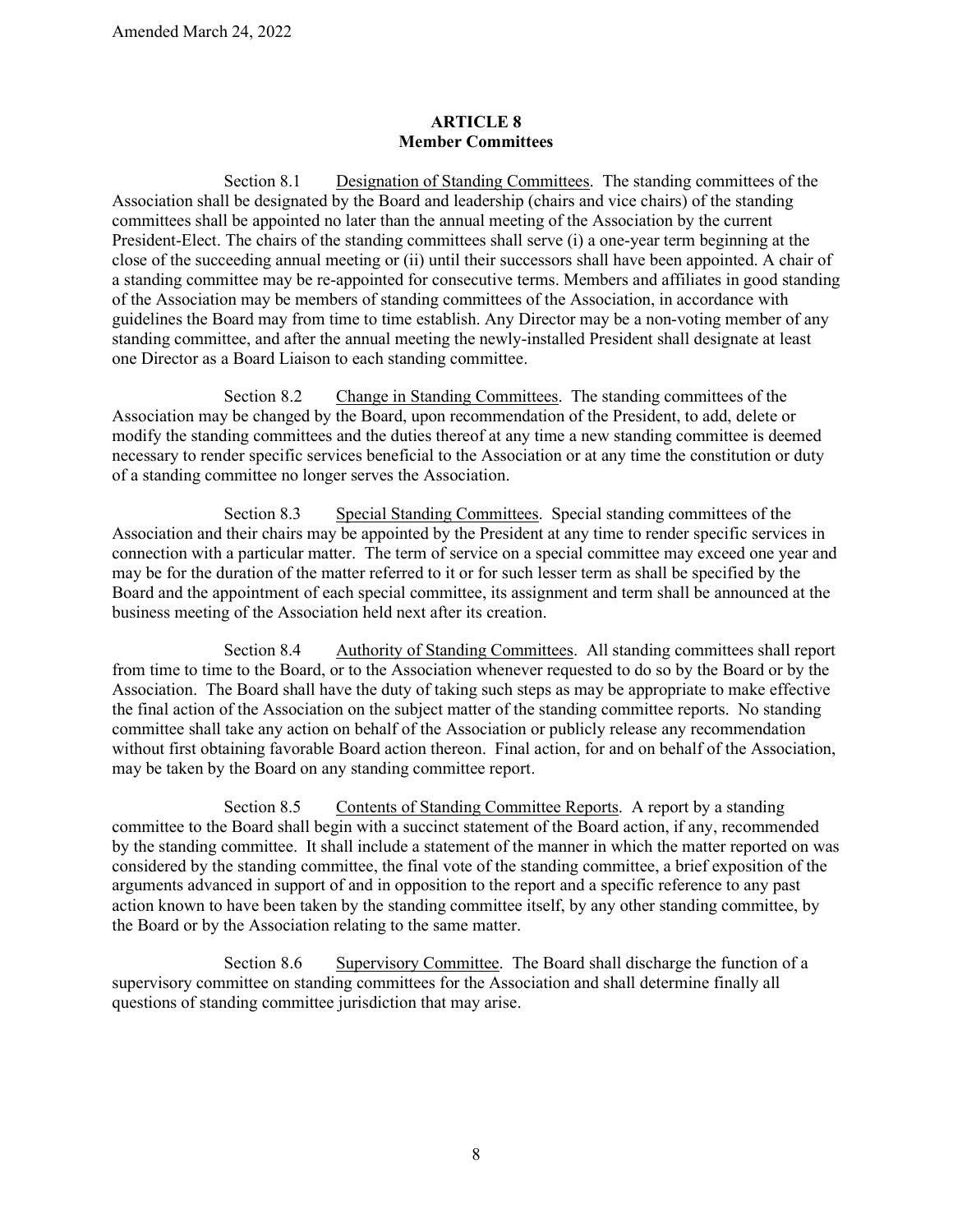### **ARTICLE 9 Meetings**

Section 9.1 Time, Place, and Conduct. Except as hereinafter provided, the business meetings of the Association shall be held at places and times as ordered by the Board. All business meetings of the Association shall be run in accordance with the parliamentary procedures adopted by the Board (e.g., Robert's Rules of Order) and a description of those procedures shall be sent to all members entitled to vote in accordance with Section 9.5.

Section 9.2 Date of Annual Meeting. Unless otherwise decided by the Board, the annual meeting of the Association shall be held in March, April or May each year.

Section 9.3 Member Proposals. Any member, at the annual meeting, may place before the Association any matter relating to the business, objects or activities of the Association, provided that written notice thereof setting forth the nature of the matter to be presented and the proponent's proposal is given to the President and Secretary at least fourteen days before the date of the meeting.

Section 9.4 Special Meetings. Special meetings may be called at any time by the Board or shall be called by the President upon the written request of one hundred members of the Association.

Section 9.5 Notice. Written notice to all members entitled to vote at an annual or special meeting shall be given in advance of such meeting by the Association no less than ten days and no more than sixty days before the meeting date. At special meetings, no business shall be transacted which is not embraced within the scope of those matters included in the notice thereof.

Section 9.6 Quorum.At least fifty members or ten percent of members, whichever is less, shall be necessary to constitute a quorum for the transaction of business, and the act of a majority of the members present or represented by proxy at any meeting at which a quorum is present shall be the act of the Association.

Section 9.7 Participation in Meetings. A Member may participate in meetings through the use of any means of communication by which such Member's identity may be verified and such Member shall have a reasonable opportunity to participate. Members may vote by proxy.

Section 9.8 Actions without Meeting. Any action that may be taken at a meeting of the Association may be taken by the Association without a meeting if a consent in writing, setting forth the actions so to be taken, shall be signed by members having voting power to cast not fewer than the minimum number of votes that would be necessary to authorize or take the action at a meeting at which all members entitled to vote thereon were present and voted. If such action is to be taken by fewer than all the members entitled to vote on the action, the Association shall give written notice of the proposed action, not less than five days before the action is taken, to all voting members.

## **ARTICLE 10 Election of Directors and Officers**

<span id="page-8-0"></span>Section 10.1 Nominations Committee. No later than ninety days prior to the annual meeting, the President-Elect shall select members to serve on a committee to nominate candidates to stand for election as Vice President, Secretary, Treasurer and the non-Officer Directors for the upcoming year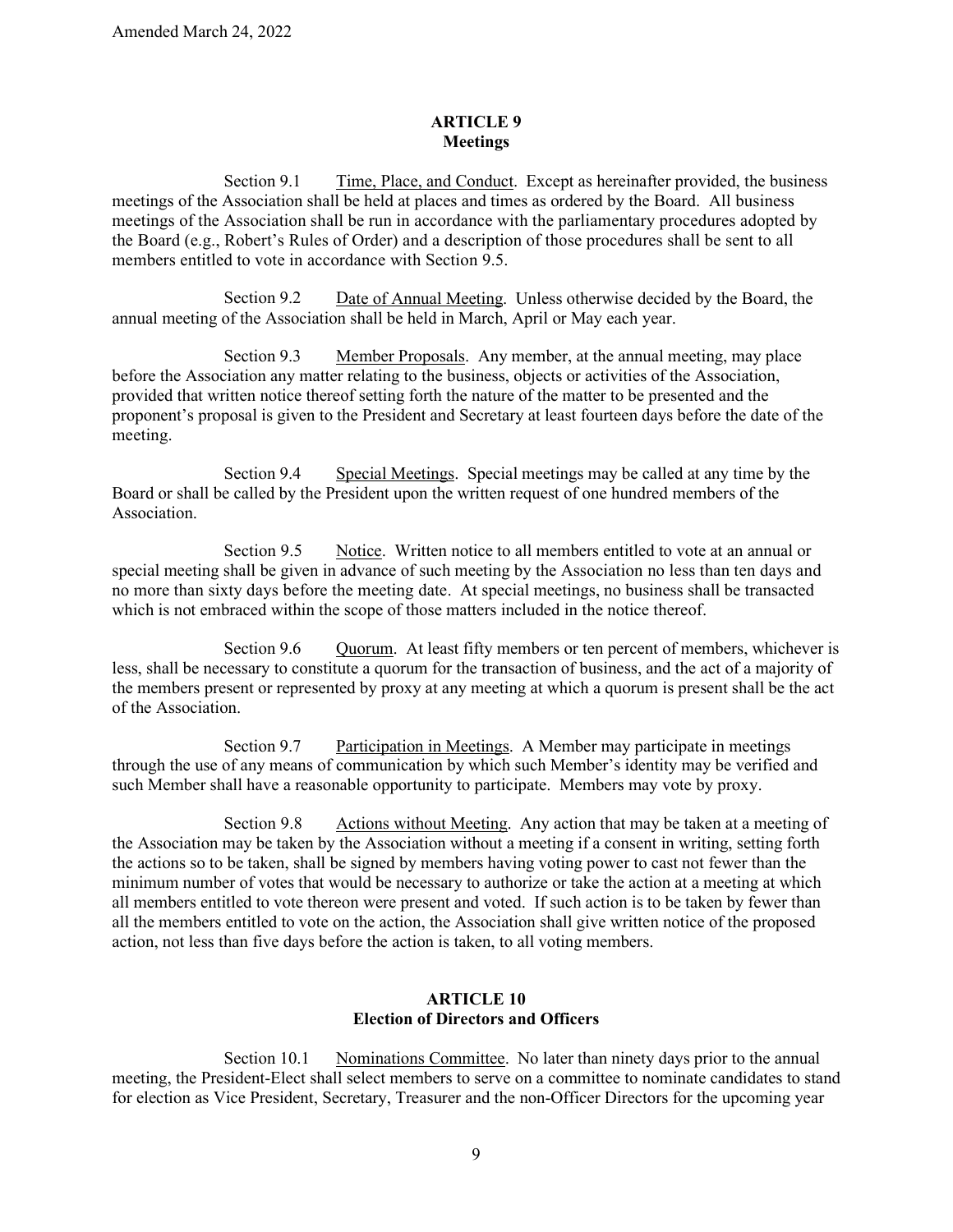(the "Nominations Committee"). The Nominations Committee shall consist of a chair and six other members. No two members of the Nominations Committee shall be from the same law firm or organization. The Nominations Committee shall select the candidates for the succeeding Vice President, Secretary and Treasurer, and the candidates for non-Officer Director from the regular members in good standing of the Association, including any member of the Board of Directors subject to Section 10.5. The Nominations Committee shall submit its nominations to the Board for approval at the Board's final meeting prior to the annual meeting. Written assent by the nominee must be secured by the Nominations Committee and accompany the nomination when filed with the Board.

<span id="page-9-1"></span>Section 10.2 Notice. The Nominations Committee shall report its approved nominations to the Secretary, and notice of such nominations shall be mailed to all members entitled to vote at least fourteen days before the annual meeting. Candidates other than those presented by the Nominations Committee may be nominated by petition signed by any twenty voting members of the Association and filed with the Secretary not less than seven days before the annual meeting. In case more than one candidate shall be nominated for any office, the Secretary shall have reproduced an official ballot for the annual election designating the nominees for the offices for which they are standing, the names of those nominated for the same office to be placed in alphabetical order, and shall cause to be mailed a copy of such ballot to each member at least three days before the annual meeting.

<span id="page-9-2"></span>Section 10.3 Election. Subject to [Section 10.6,](#page-9-0) the election shall take place at the annual meeting of the members. The candidates for the succeeding Vice President, Secretary, Treasurer and other Directors shall be included in the notice thereof. The election of Officers and Directors shall be decided by a plurality of the votes cast at the annual meeting by the members entitled to vote in the election.

Section 10.4 Commencement of Duties. Newly elected Officers and Directors shall commence their duties at the close of the annual meeting of the Association at which their election is reported and shall hold their respective offices until their successors have been elected and installed.

Section 10.5 Term. Subject to [Section 10.6,](#page-9-0) the terms of the President, President-Elect, Vice President, Secretary and Treasurer shall be one year or until their successors have been elected or automatic succession occurs at the annual meeting. All Officers shall be elected annually except for the President and President-Elect. The Vice President shall automatically assume the office of President-Elect, the President-Elect shall automatically assume the office of President and the President will become Immediate Past President at the closing of the annual meeting of the Association each year. The Secretary and Treasurer are eligible to be re-elected for consecutive terms of service. The terms of the non-Officer Directors shall be three years or until their successors have been elected. No individual shall be eligible for reelection to the Board as a non-Officer Director for a period of one year after the expiration of his/her second consecutive term of service as a non-Officer Director. The non-Officers shall be grouped into three classes serving annually staggered three-year terms. Four non-Officer Directors shall be elected each year, subject to Section 10.6. In case of a vacancy in the Board, the Board may, at its discretion, fill such vacancy for the balance of the unexpired term.

<span id="page-9-0"></span>Section 10.6 Interim Directors and Officers, and Transitions. The fifteen interim Directors of the Association shall be selected by majority vote of the members of the bylaws working group. The selection shall occur within fourteen days of incorporation. The interim Directors shall serve until their successors have been elected and installed at the close of the 2017 annual meeting. The interim Directors shall vote for the interim Officers from among the group of individuals selected as interim Directors and no more than one interim Officer shall be from the same law firm or organization. The interim Officers shall serve terms lasting until their successors have been elected and installed at the close of the 2017 annual meeting. The interim President-Elect shall not automatically become President at the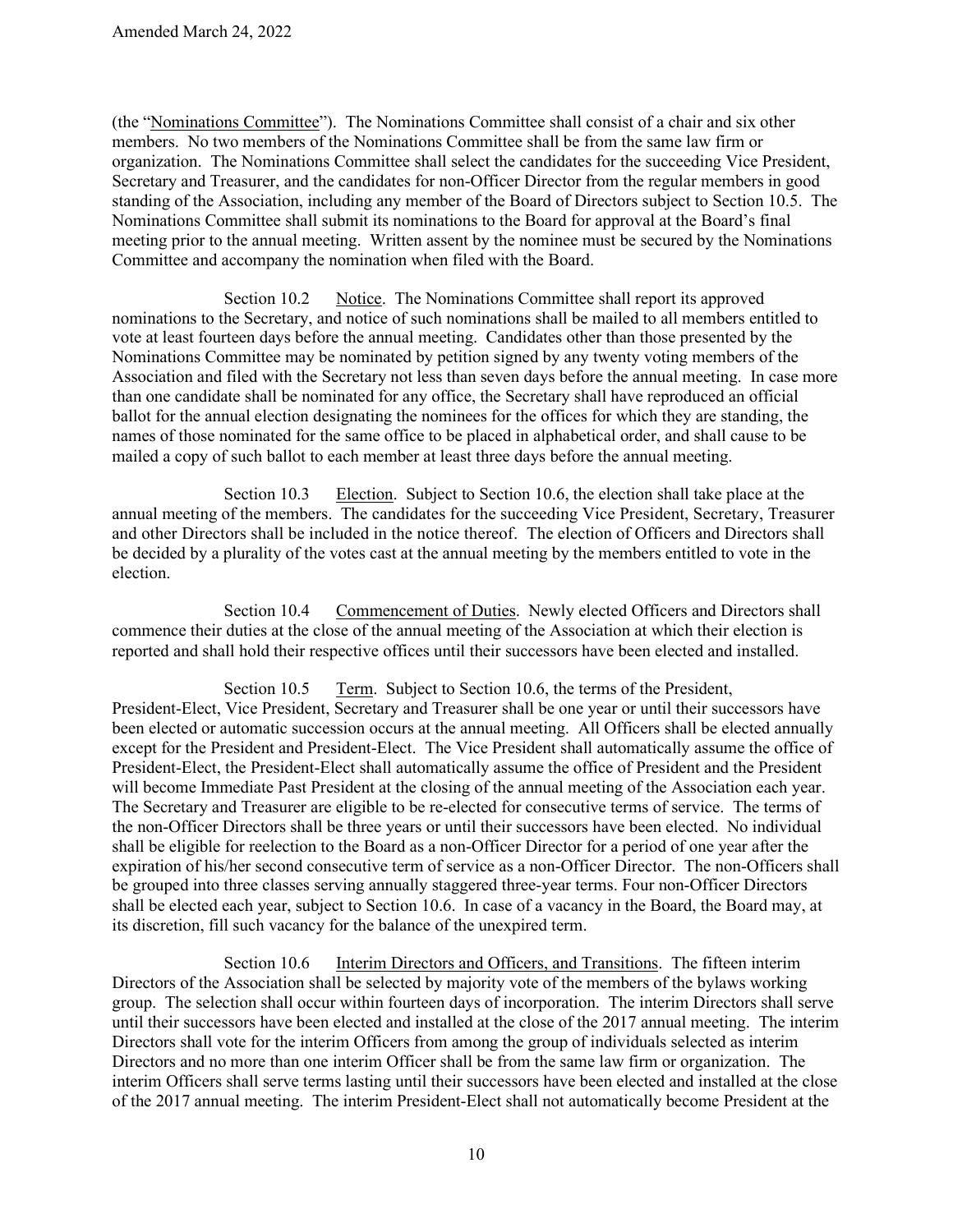close of the 2017 annual meeting. At the 2017 annual meeting, all fifteen Directors and all five Officer positions shall be elected pursuant to [Section 10.1,](#page-8-0) [Section 10.2](#page-9-1) and [Section 10.3.](#page-9-2) The terms for these Directors shall be broken into three groups of five: A, B and C. Group A shall be comprised of the five Directors elected to be Officers commencing at the close of the 2017 annual meeting and shall serve as Directors from selection until their four non-Officer Director successors have been elected and installed at the close of the 2020 annual meeting in accordance with Section 10.5. Group B shall be comprised of the five Directors who receive the highest vote totals of non-Group A Directors and shall serve as Directors from selection until their four non-Officer Director successors have been elected and installed at the close of the 2019 annual meeting in accordance with Section 10.5. Group C shall be comprised of the remaining five Directors and shall serve as Directors from selection until their successors have been elected and installed at the close of the 2018 annual meeting. The five Directors installed at the close of the 2018 annual meeting shall serve as non-Officer Directors until their four successors have been elected and installed at the close of the 2021 annual meeting in accordance with Section 10.5. Any individual who serves as an interim Director or interim Officer, who remains a member in good standing of the Association, shall be eligible for election to and service on the Board installed at the close of the 2017 annual meeting. All Officer and non-Officer Directors installed at the close of the 2018 annual meeting or earlier shall complete their originally elected Director term. If a Director serves as an Officer Director for a portion of that term, the Director will be considered to serve in a dual role as an Officer Director and as a non-Officer Director. If any of the originally elected Director term remains when a Director's role as an Officer Director concludes, that Director will continue to serve as a non-Officer Director until the end of the originally elected Director term.

### **ARTICLE 11 Amendments**

Section 11.1 These Bylaws may be amended or repealed at any meeting of the Association by two-thirds vote of the members present, provided that the proposed amendments shall have been approved by a majority vote of the Board of Directors or by fifty voting members, in writing, at least seven days prior to the meeting. Notice of the proposed amendments with a copy of the same shall be mailed to each member at least five days before such meeting. As necessary to create any additional member or affiliate classes in accordance with Section 2.1(d), the Board shall also have the authority to amend these Bylaws by two-thirds vote of the Board.

### **ARTICLE 12 Use of Electronic Communication**

Section 12.1 Notice. Unless prohibited by law or otherwise specified in these Bylaws, any action to be taken or notice to be delivered either in writing or by mail under these Bylaws may be taken or transmitted by electronic means, including by electronic mail to an address on file with the Association, if consented to by the recipient.

Section 12.2 Signatures. Unless prohibited by law or otherwise specified in these Bylaws, any Bylaw requirement that a document be signed may be signed either by hand or by such electronic means as the Board of the Association shall authorize.